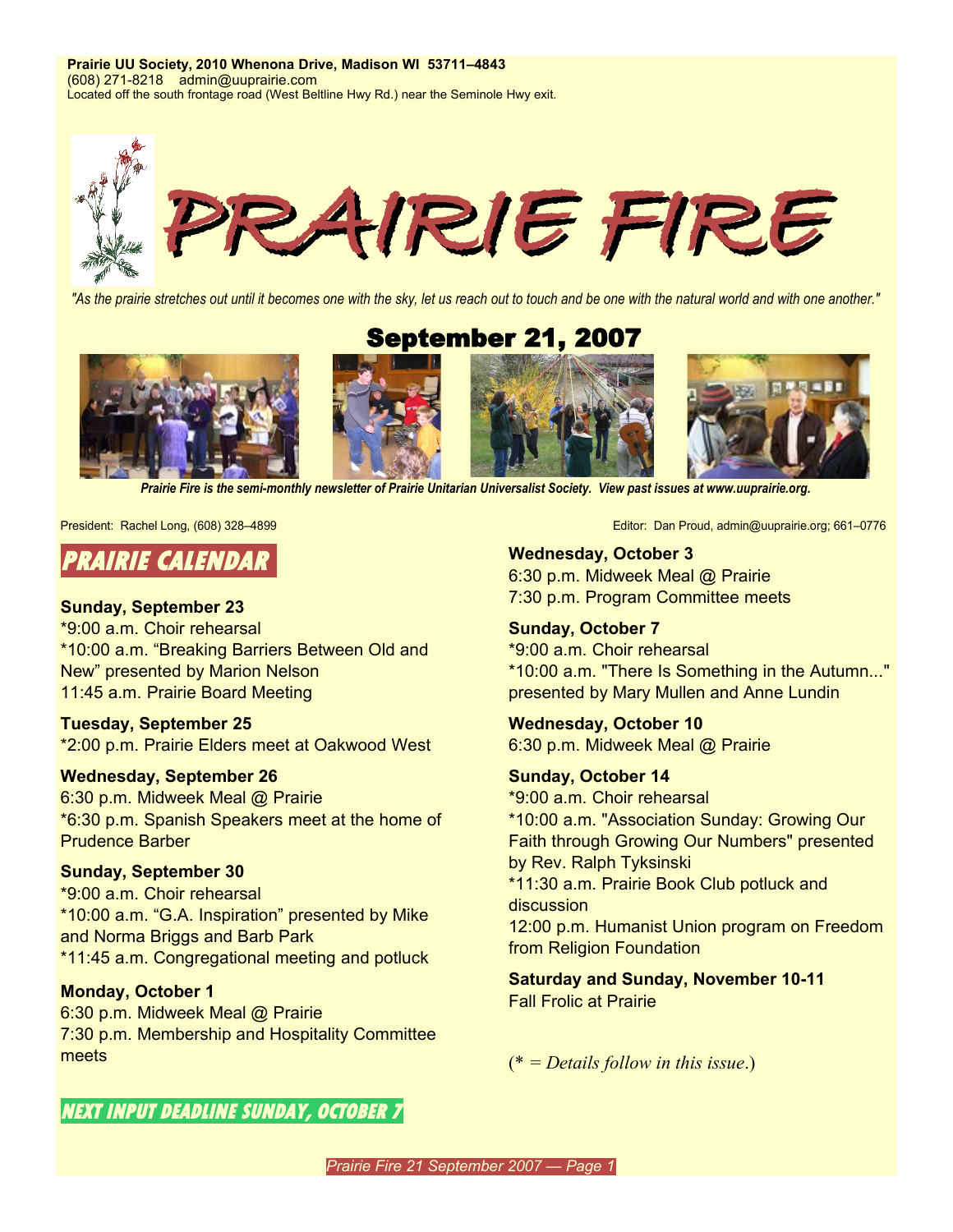## **DETAILS OF COMING PROGRAMS**

## **Sunday, September 23**

Marion Nelson has been going to India for 35 years – first going to Auroville in southern India and now working with Tibetan refugees in Dharamsala, Darjeeling and Kalimpoung. She visits the same people learning about their life styles and rituals. She works directly with artisans to bring back handicrafts to her center near Spring Green called Global View. From Indonesia – Bali come carved items or textiles, from the island of Lompok baskets or pottery, from Java puppets, and handmade textiles from all over. She will be showing slides of these artisans and will have a selection of handicrafts for sale.

## **Sunday, September 30**

There's a wider world of Unitarian Universalism out there beyond Prairie, ideas and trends that are usually brought out at the Unitarian Universalist Association's (UUA) annual General Assembly (G.A.). This summer our delegates to G.A. were Norma and Mike Briggs, who had never attended a General Assembly before. Barbara Park, a veteran G.A.-er, also traveled to Portland, Oregon for the event. Each of the three had the opportunity to choose from among hundreds of presentations and workshops as well as the business meetings of the UUA. Our Prairie folks probably also roamed the many booths in the exhibition hall. Come to the "G.A. Inspiration" service on Sunday, September 30, to find out what they learned and perhaps go away inspired yourself.

## **Sunday, October 7**

"There is something in the autumn that is native to my blood..." begins Bliss Carman's rousing poem "A Vagabond Song." If either the beauty and crispness of fall or the sound of poetry moves you, come for a treat of seasonal poetry. Like the service of spring poetry, this fall program will feature a number of excellent Prairie readers. And...there's still a smidgen of time to let Anne Lundin (alundin(at)wisc.edu) or Mary Mullen (mmullen(at) chorus.net) know if you have a favorite poem and if you'd like to read it.

### **Sunday, October 14**

Rev. Ralph will be presiding at the service on this Sunday. We join with thousands of Unitarian Universalists across the nation celebrating our shared commitment to strengthen the bonds of our common purpose and combine our resources to make Unitarian Universalism a stronger voice for liberal religious values in our country. We are stronger together. We can and must increase our spirit and influence. We honor the "inherent worth and dignity of every person."

Our values are needed to help heal a wounded world. So, we will be taking a special collection for the growth and vitality of our congregations. Funds raised will be used for a national marketing campaign and for grants to congregations for growth outreach projects. We are hoping that each Prairie member and friend will consider contributing \$50. If you can't attend, please send in a check; envelopes will be available at the meeting house. To donate online for Association Sunday, please visit <http://www.uua.org/giving>

# **OUR SOCIETY**

## **FALL RETREAT THANKS!**

The Prairie Family Retreat was a success, thanks to the many activity leaders, lots of good participation, the Bethel Horizons Environmental Center, and great weather. The weekend gave us a chance to share ideas, learn new crafts, play games, dance and sing, appreciate nature, and strengthen our bonds with each other across generations as a community.

Special thanks to the following people who led activities: Robin Proud, Carl Wacker, Al Nettleton, Erin Bosch, Paula Pachciarz, Bob Park, Karen Deaton, Doug McFarlane, Rebecca Malke-Eligenti, Karleen Tyksinski, Barbara Park, Doleta Chapru, Ruth Calden, Mary Franz, Rose Smith, Mary Mullen, Randy Converse, Rachel Long, Ralph Tyksinski, Kathy Converse, Judy Wacker, Ken Skog, Madeline Arnold, Phyllis Long, Reuben Arnold, Rick Ruecking, Andy Swartz, Anne Lundin Mary Somers, Andy Somers, and Dan Proud.

*Aileen Nettleton, Program Coordinator*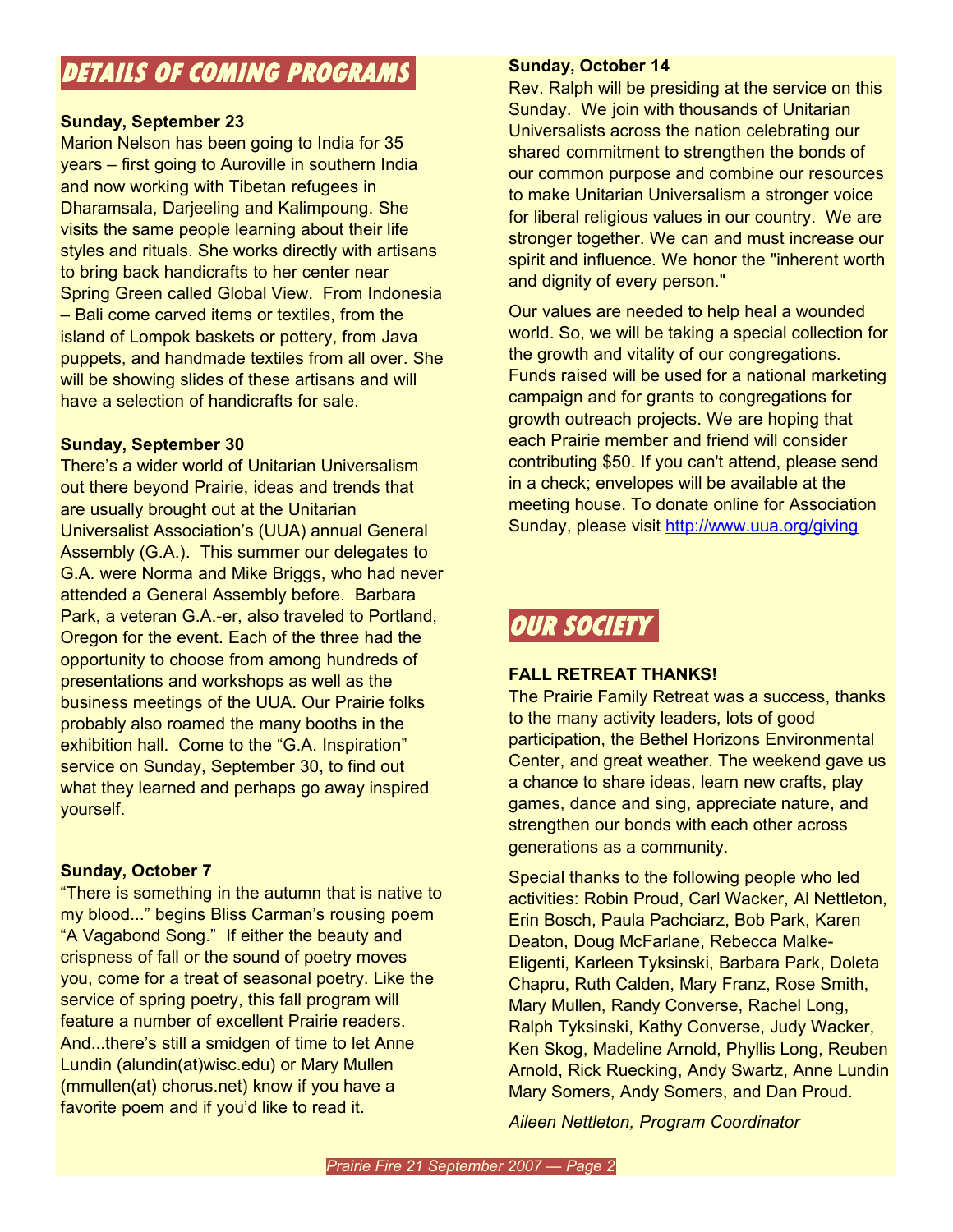#### **PARISH MEETING INFORMATION**

As you probably know by now, Prairie has a Parish Meeting scheduled on **Sunday, September 30**, 2007, at 11:45 a.m. We currently have two items of business. First, we are voting on two candidates to fill open Board positions. Nominated are Mary Somers for Finance Chair, and Reuben Arnold for Youth Board Member.

The other item on the agenda regards the need to finance \$50,000 that Prairie owes in promissory notes to two of its members by November 1, 2007. The Board felt that depending on how we finance this debt, it might make sense to pay back some or all of the other promissory notes at the same time. Most of you received a letter from Ralph Tyksinski and myself a few weeks ago describing the situation and options we were considering for responding to the immediate need as well as the other outstanding debt to members. Since our letter was written, we have received new information that significantly alters our approach.

Our total promissory note debt is about \$192,000. I have received verbal assurance (as well as the promise to put this in writing) from almost all of the note-holders (totaling \$133,000) that they will not request payment for at least 18 months. We have only \$9,000 in notes for which the promise to defer has not been made, plus the \$50,000 that is coming due. Therefore, we only need to raise \$50,000 now and \$9,000 within the next 6 months to be sure that we will not have a budget shortfall. The note-holders' willingness to defer has given us the time to consider our options for paying their notes during the strategic planning process, which will begin later this fall (see article in this Prairie Fire).

We also had an incredibly generous offer from two of our members on September 15 to provide a matching grant of \$29,500 to help Prairie finance both our immediate need and the portion of our notes for which there was no promise of deferral. This means that if Prairie can raise \$29,500 from other members and friends, these gifts will be matched by that amount in a gift from these two members, so that this \$59,000 in promissory notes can be paid in full. This offer was announced at the retreat, and one day later

we already have contributions from 4 individuals totaling \$5,500 toward the matching fund.

I believe that with the combination of the members who hold \$133,000 worth of promissory notes agreeing to defer requesting that money for at least 18 months, and the wonderful offer of a \$29,500 matching grant, we have been given the opportunity to make the decisions facing our congregation the right way—unhurried, methodically, with concern for each other and input from everyone.

Let's give ourselves time to follow the process needed to reach consensus. Can you help us reach this fund-raising goal before the Parish Meeting? I am encouraging our members and friends to contribute to this fund in any amount you can, and I think we can make it. If I'm right, we will not need a second item of business at our September 30 Parish Meeting. Thanks so much for your help!

In Peace,

*Rachel Long, President*

### **STATEGIC PLANNING FOR PRAIRIE**

You may have been hearing, either at a Sunday Service or at a Retreat Workshop, about a strategic planning process for Prairie coming up later this fall. The Board hasn't finalized the schedule, but I wanted to give you at least an outline of what to expect.

I've had the opportunity to be involved in the development of several strategic plans. It is an exciting and invigorating process that tends to help bring people together around a common vision. Doing formal strategic planning takes time, but what you get is well worth the investment inspiration, energy, and the framework needed to take action to make an organization better. It's a process that should take place every 5 years or so to adjust to changing circumstances and keep the vision fresh.

Wayne Clark is the Unitarian Universalist Association's (UUA) director of congregational fund-raising services. He leads weekend workshops for congregations, and the Board will be working either with him or with another consultant to assist us in developing our strategic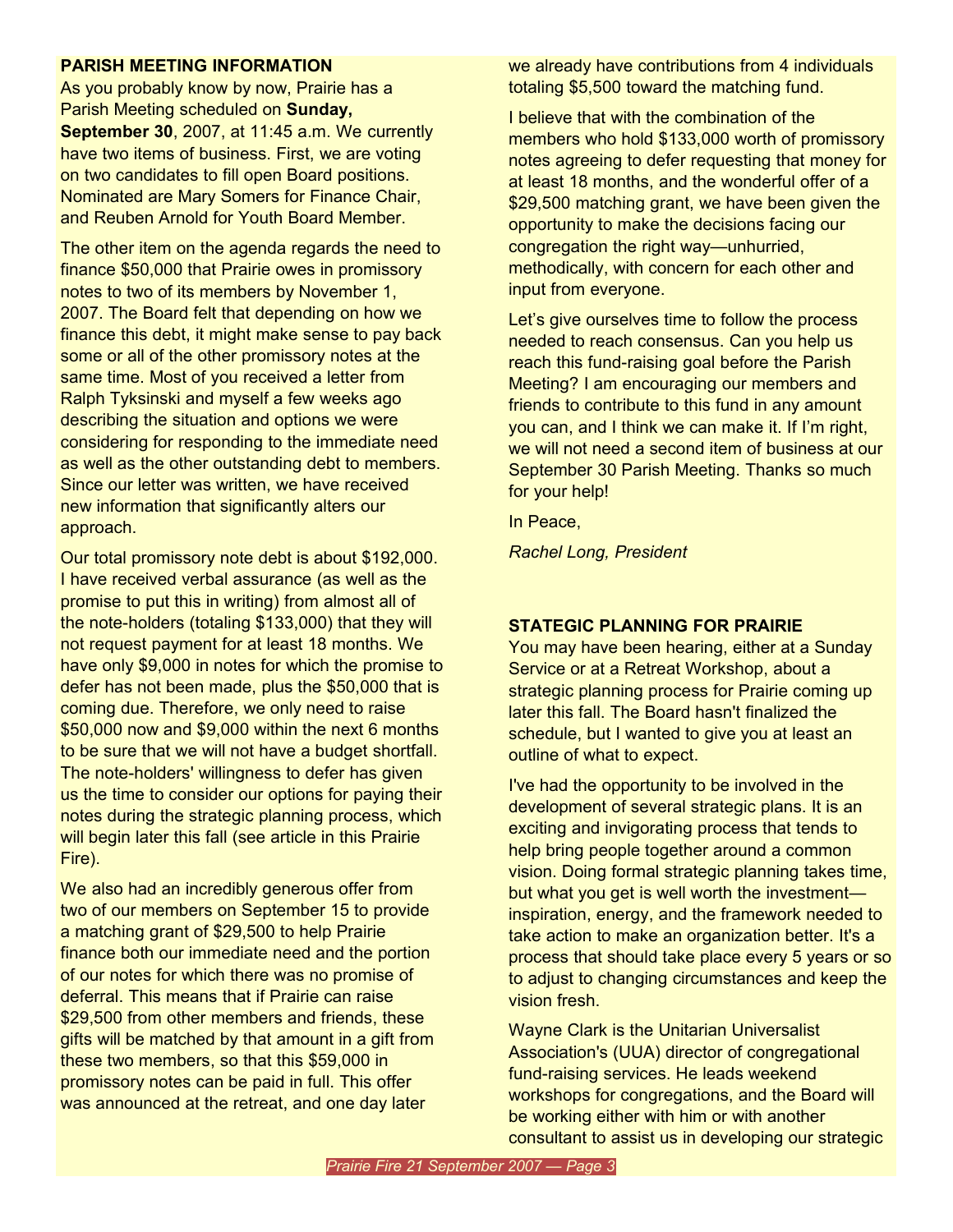plan. I'd like to share with you part of an article from the UUA about how he views this process. The weekend workshop he leads is just the beginning.

Wayne Clark encourages every congregation to have a strategic plan. "Long-range planning implies that you start with what you have and build from there," he said. "Strategic planning is more of a clean slate approach and is less confining. I encourage congregations to get very clear about their vision; who they are as a congregation and where they are going."

During a weekend workshop, called Searching for the Future, Clark helps a congregation do the following:

- form a Strategic Planning Committee
- divide into focus groups where participants contribute their visions of the future
- develop a mission statement
- create a "starter list" of goals and objectives
- determine what resources are needed to accomplish the goals.

"Ideally," said Clark, "at least a fourth of the congregation should participate in the weekend workshop."

"Development of a strategic plan should take six months to a year," Clark said. "Resist the temptation to do one in, say, six weeks, just because it's a prerequisite to a capital campaign or other project. Unless the roof is literally falling in, congregations usually have more time with building programs than they think they do," he said. "If you forge ahead without a well thought out strategic plan people won't feel invested in it."

I am excited and looking forward to engaging in development of a strategic plan with you, my church community, for the Society we share.

In Peace,

*Rachel Long, President*

#### **PRAIRIE ELDERS MEETS SEPTEMBER 25**

TIME: **Tuesday, September 25**, 2:00-3:50 p.m., Nakoma Room, Heritage Oaks Building, Oakwood Village West.

TOPIC: The 2008 Presidential Candidates. Briefly relate some aspect of a candidate's voting record, legislative initiatives, career, statements or other information that isn't drilled into us daily by the sound-bite media. Share ways to become as informed as possible before Wisconsin's February 19 primary election. Listeners are most welcome.

We alternate a round-robin "show-and-tell" topic with discussion of a current issue. At our August meeting, fifteen of us happily reminisced about our favorite children's books including *Heidi*, *Charlotte's Web*, *Little Women*, a boys' rowdy adventure story, and Milne's tear-producing tale of Christopher Robin's pending departure. Having the Somers' grandchildren as guests was a treat.

Typically, we begin and end our gathering with casual conversation. The Nakoma Room will be open at 1:30 for those who wish to come early.

REFRESHMENTS: Please bring snacks to pass and a beverage cup. Beverages are furnished.

DIRECTIONS: On the 6100 block of Mineral Point Road west of Whitney Way, follow the main entrance road, veer left and up the hill. Heritage Oaks, the new building on the right, has a visitor parking entrance across from Oakwood's onestory Resale Shop. Keep right of two yellow posts; an arrow on the driveway points to the automatic entrance door. Park near the elevator shaft and take the elevator to the first floor. From the elevator go to the right and past the mail boxes. Turn left by the reception desk and go straight ahead to the Nakoma Room. A few handicapped stalls are farther up the hill in front of Heritage Oak's main entrance. Enter there and turn right immediately past the receptionist's desk.

ABOUT US: Prairie Elders provides good times and mutual support for Prairie UU Members and Friends over 65. We welcome UUs who live in the facility where we meet. For directions, rides, parking and further information please contact Donna Murdoch 238-3802. Rosemary Dorney 238-4382 or Rose Smith 233-3363.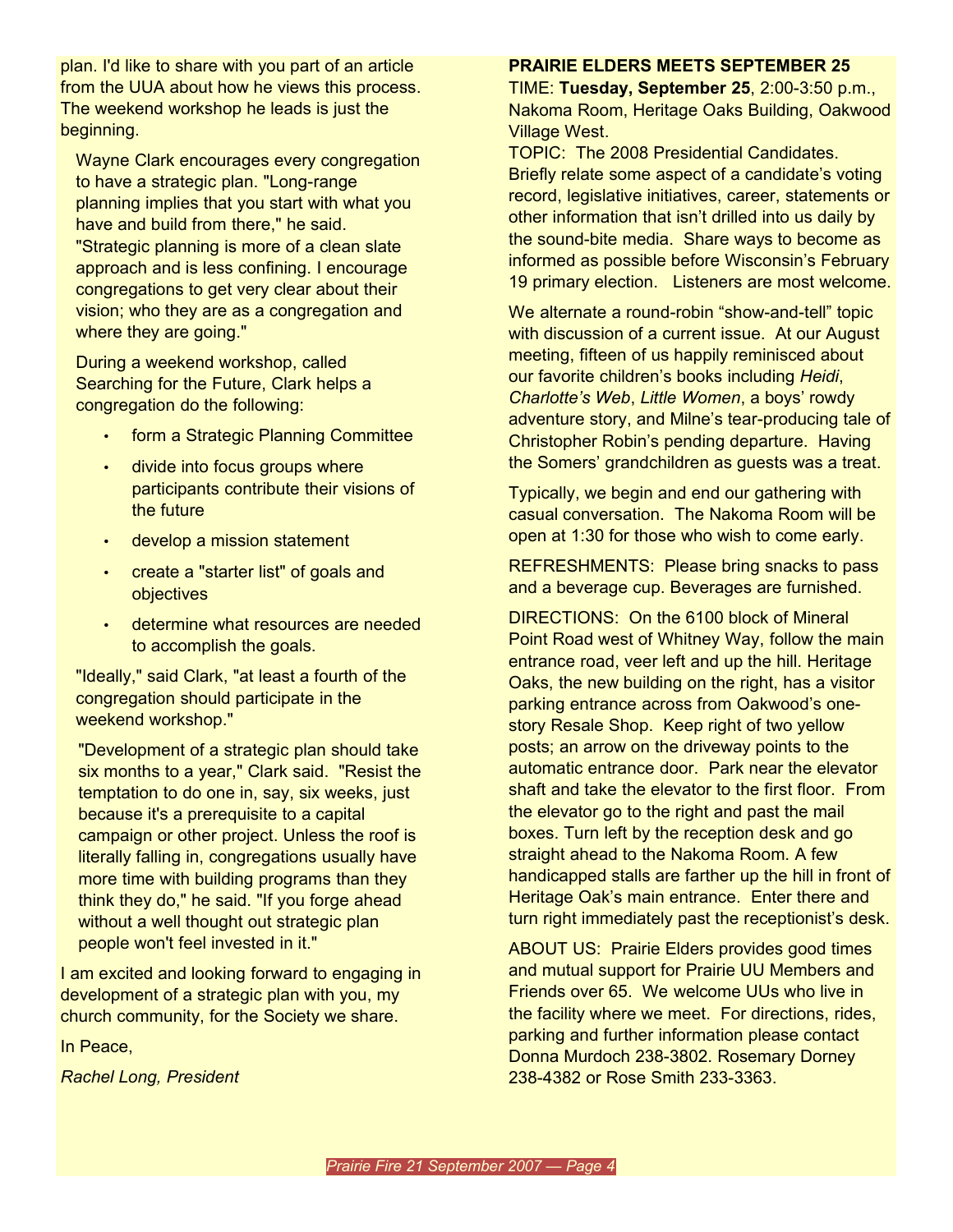#### **REV. RALPH'S RUMINATIONS**

Not another request for financial help? Yes; however, this request has been on the



calendar for months. Prairie will be celebrating "Association Sunday" on **Sunday, October 14**, at our regular 10:00 a.m. service.

#### **What is "Association Sunday"?**

Association Sunday is a request by the Unitarian Universalist Association (UUA) for all congregations to recognize and support, both in spirit and financially, the national work of the

Association. On "Association Sunday"— thousands of UUs across the nation are simultaneously celebrating our shared commitment to Unitarian Universalism.



At this Sunday service a special collection will be taken to affirm our connection, and to bring our resources

together for greater effect. This will be a shared opportunity for us to come together to grow our faith and to make a constructive impact in the world.

This is an opportunity for Prairie members and friends to support the work that individuals, congregations, and the UUA do to make Unitarian Universalism a haven for those who seek a liberal religious home.

#### **What will Association Sunday funds support?**

Funds raised this year will support national marketing and growth outreach projects: 50% to the national marketing campaign in *Time* magazine and their Web site; 25% to support the congregations and the ministers of color they call; 25% to congregations as grants for their growth outreach projects. These grants will be allocated according to how much the district raised, and they will be distributed by district boards (perhaps through their chalice lighters programs.)

Four subsequent Association Sundays (one per year) will be devoted to the following themes: growth in diversity, growth in witness, growth in spirit, and growth in leadership.

UUA President Bill Sinkford believes strongly that "now is the time" to share our faith message with a national marketing campaign. An awareness campaign will help seekers looking for a liberal religious home to find us. This is an opportunity for us to support the work that individuals, congregations, and the UUA are currently doing to share the "good news" of Unitarian Universalism in the larger communities we serve.

The vision for these Association Sundays is that through them, our sense of connection will be strengthened, and we will become more effective in growing our faith, and helping to heal a wounded world

**How will the money be raised at this service?**

Each Prairie member and myself, as your minister, is being asked to contribute in a special collection during the service on **October 14**. Congregations that raise an average of \$50 per member (less than 15 cents, a nickel and a dime, a day for a year!) will be listed as Empowering Congregations in our Annual Report on Giving and at a special display at General Assembly.

Your generosity and appreciation for Unitarian Universalism will be most gratefully received.

Glad to be journeying with you,

*Ralph*

#### **PRAIRIE CHOIR!**

I know you've all been waiting and the time has come. Once again, it's time to get up *early* on Sunday morning because *choir rehearsals* begin this **Sunday, September 23**, at 9 a.m. If you've been considering joining the Prairie Choir, this would be a great time to do it. No prior singing experience is necessary. If you were in the choir at any time in the past, now is a great time to return. See you Sunday morning.

*Barb Park*

#### **SPANISH SPEAKERS ON SEPTEMBER 26**

Spanish Speakers will meet for potluck and conversation on **Wednesday, September 26**, 6:30 p.m. at the home of Prudence Barber, 1104 Mound St, Apt. C, Madison. Contact Prudence at 251-0852 or Rosemary Dorney at 238-4382.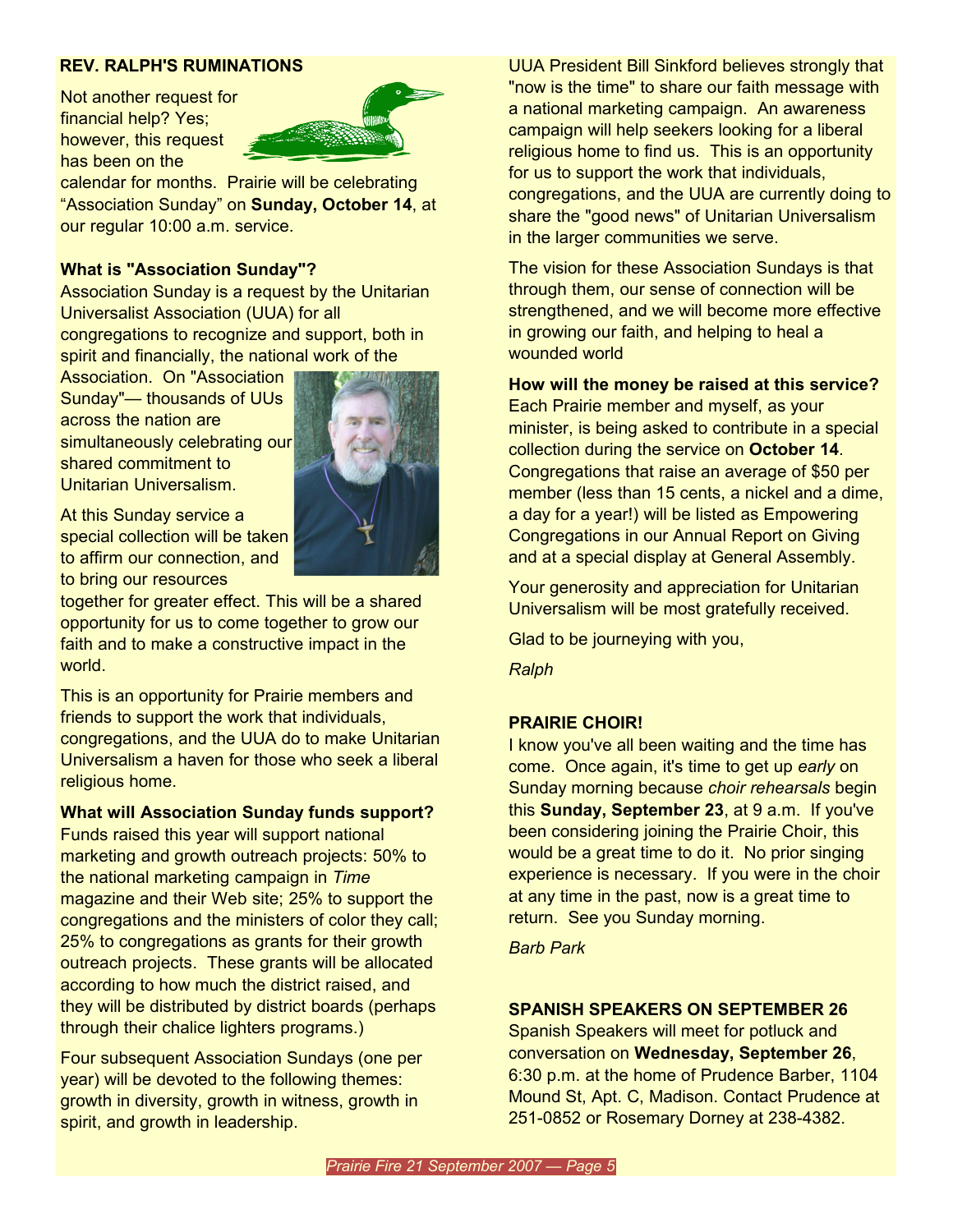## **BOOK CLUB SELECTIONS FOR THE FALL**

All are welcome to the Book Club discussions listed below. We meet at Prairie after Sunday services, except in September. Participants bring food to share. The meeting usually begins about 11:30 a.m. For more information or to be put on the e-mail list, contact Mary Mullen, mmullen (at) chorus.net, 608-298-0843.

#### **Sunday, October 14**

*Man Gone Down* by Michael Thomas, from \$5.95 at [http://www.amazon.com/Man-Gone-Down-Michael-](http://www.amazon.com/Man-Gone-Down-Michael-Thomas/dp/0802170293.)[Thomas/dp/0802170293.](http://www.amazon.com/Man-Gone-Down-Michael-Thomas/dp/0802170293.)

The narrator of this first novel is a man who was born poor, black, and brilliant in a Boston ghetto, married a white upperclass woman, became a father, and at 35 is struggling to reconcile his upbringing and his life as a black father. He has four days to come up with \$12,000 to rent an apartment, pay the tuition at his children's private school, and rescue his family from New England where they've spent the summer with their Brahmin grandmother. Flashbacks to his 1970's childhood as a "social experiment" and the son of an abusive mother and absent father blend into his more recent history. The *New York Times Book Review* notes that in his critique of American Society Thomas relies heavily on "Invisible Man" and also on T.S. Eliot. 432 pages (Suggested by Donna Murdoch)

*Note: In each case, the Amazon URL give access to used books at reasonable prices and includes brief reviews of the books. The Web sites have brief reviews as well as links to buying the books.*

## **RELIGIOUS EDUCATION**

## **START OF THE RELIGIOUS EDUCATION YEAR**

The start to the RE year was a "big splash". Almost everyone from our RE program was able to attend our first annual pool party at the Walter R. Bauman Aquatic Center in Middleton. It was the perfect way to bring in



the coming school year and honor our water ceremony. I would like to thank Karen Deaton for arranging the party and thank you to our two carpoolers: Carl Wacker and Doug McFarlane.

We have several new students this year. Lew Blank, a third grader, is new to our 1-3 class and

Dustin Branson, a seventh grader, is in our 7-12 class. Ellie Perrin is our newest preschooler and in our nursery our newest addition is my son, Indiana (Indy). Welcome!

Students in the 7-12 class have been busy studying Sikhism and had an opportunity to visit the Sahib Gurdwara in Middleton on September 9th. I would like to thank John Eligenti and Paula Pachciarz for bringing our students to the temple. Our students listened to devotional hymns, took part in the lunch, and had the opportunity to ask the Sikhs questions about their faith. **October 7** the class will begin learning about Islam.

Students in the 4-6 class are already learning about Islam while the 1-3 class have been learning about Judaism.

Next month, for our first Service Sunday project, students will rake leaves in the neighborhood. We are in need of volunteers to supervise our younger children. Please contact me at [youthcoordinator\(at\)uuprairie.org](mailto:youthcoordinator@uuprairie.org) if you can help.

Also coming up will be our parent/teacher coffee sessions. Parents will receive letters in the mail with the date and time of their children's session.

I would like to say once again how wonderful our RE students are. At the retreat I led a discussion on peer pressure. Everyone in the group said there was pressure to drink and to do drugs at their school but they have no interest, they hang out with people who don't do it and are simply happy without it. There is so much pressure to fit in and be liked and I was so happy to hear that our students are just fine with who they are—drug and alcohol free. Parents, as always you can be proud of your children!

*Rebecca Malke (YREC) [youthcoordinator](mailto:youthcoordinator@uuprairie.org) (at) uuprairie.org*

## **UPCOMING RELIGIOUS HOLIDAYS**

- 22 September—Yom Kippur (Jewish)
- 23 September—Autumn Equinox (Pagan)
- 27 September—Sukkot (Jewish)
- 4 October—St.Francis Day (Catholic Christian)
- 4 October—Shemini Atzeret (Jewish)
- 5 October—Simchat Torah (Jewish)
- 6 October—St. Thomas Day (Orthodox Christian)
- 9 October—Laylat el Qadr (Islam)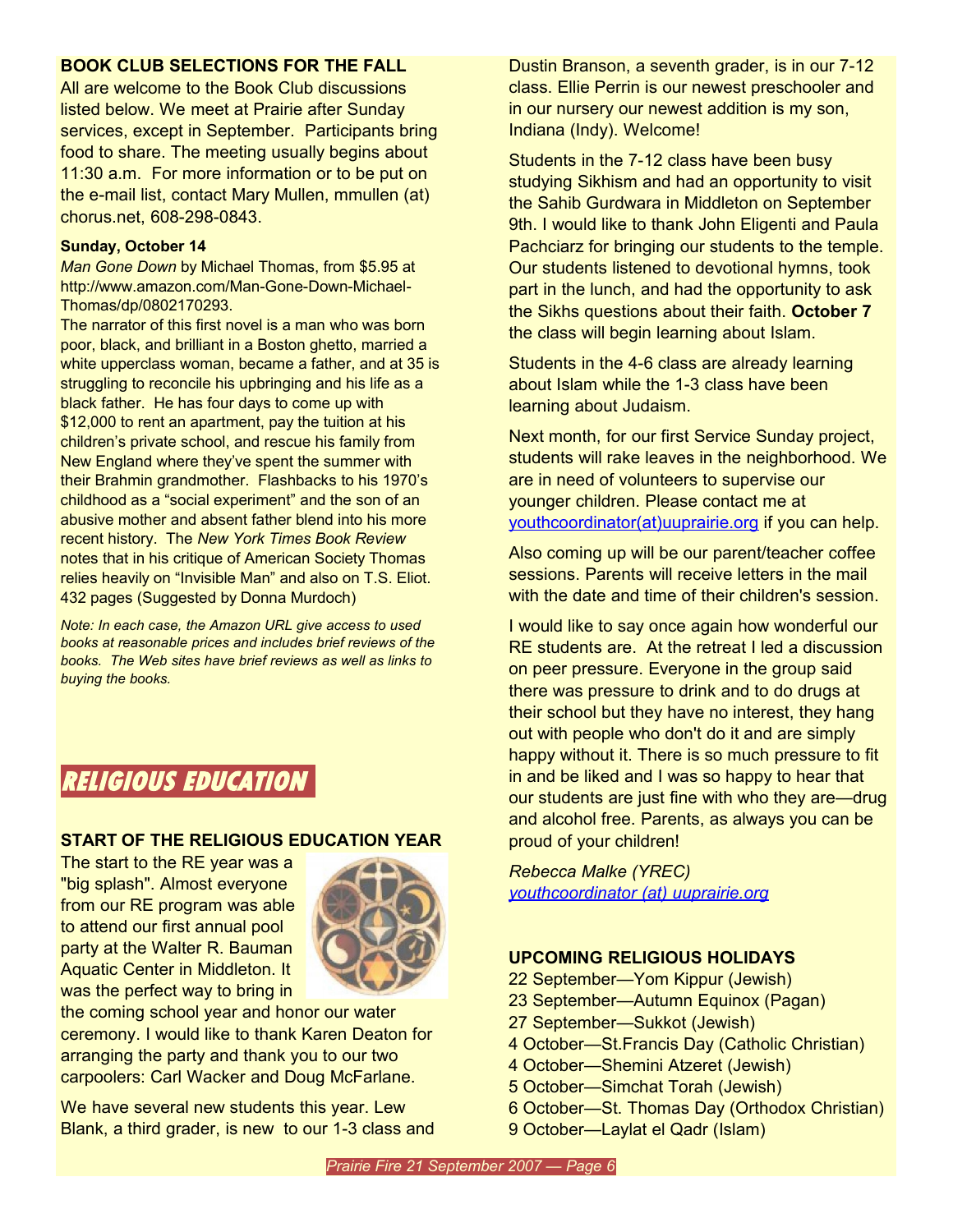



#### **SINGERS NEEDED FOR JANUARY SERVICE**

Hi! I am going to do a Prairie service in January on an interesting character I have been studying and would like to get some of the Prairie performers to assist me by singing some of his lyrics. Edgar 'Yip" Harburg is probably best known as the lyricist for the film musical "The Wizard of Oz." However, his is an interesting character for many other reasons.

Some of the songs (you may have heard of a few) I'd like to have done (I also have recordings but that's not as fun):

"Over the Rainbow" (music by Harold Arlen) [Wizard of Oz]

"Necessity" (hopefully done by the choir if at all possible; music by Burton Lane) [Finian's Rainbow]

"When the Idle Poor Become the Idle Rich" (music by Burton Lane) [Finian's Rainbow]

"The Eagle and Me" (music by Harold Arlen) [Bloomer Girl]

"It was good enough for Grandma" (music by Harold Arlen) [Bloomer Girl]

"Down with Love" (music by Harold Arlen) "I like the likes of You" (music by Vernon Duke)

Please e-mail me at [SusanTanyaAmI\(at\)aol.com](mailto:SusanTanyaAmI@aol.com) or call 608-238-4970 if you can help.

*Susan Hagstrom*

#### **AMERICAN UNITARIAN CONFERENCE**

Dear religious seekers, ministers, and religious educators,

I'd like to spread the word about the American Unitarian Conference. <http://www.americanunitarian.org/>

It's not a denomination or a church. It's an organization serving as a network for people who have a Unitarian theology. They welcome Christians, theists and deists.

It was founded in the year 2000 by several Unitarian-Universalists who desired a network for traditional Unitarian believers. The organization is independent of the Unitarian Universalist Association.

I invite you to explore the Web site.

Peace,

*Ben Frank*

## **UNITARIAN UNIVERSALIST NEWS**

#### **DRUMMERS**

There will be a regular Drum Circle for all UU's which will be held at James Reeb UU on the third Tuesday of every month starting September 18. There will be instruction starting at 7 p.m. This is a family friendly event and anyone who is interested in starting drumming or folks who are already experienced and all invited and encouraged to come.

#### **\*\*\*\*\*\*\*\*\*\*\*\*\*\*\*\*\*\*\*\*\*\*\*\*\*\*\*\*\*\*\*\*\*\*\*\*\*\*\*\*\*\*\*\*\*\*\*\*\*\*\*\*\*\*\*\* JOURNEY TOWARD WHOLENESS NEWS**

\*\*\*\*\*\*\*\*\*\*\*\*\*\*\*\*\*\*\*\*\*\*\*\*\*\*\*\*\*\*\*\*\*\*\*\*\*\*\*\*\*\*\*\*\*\*\*\*\*\*\*\*\*\*\*\*

*Anticipating President Bush's recent address, and aware of the need for Congress to act, President William Sinkford wrote a letter to Congress that our Washington Office for Advocacy staff sent to every fax machine on Capitol Hill urging Congress to stop the war. Sinkford wrote:*

"I write to you today with a heavy heart. Our national crisis has become spiritual crisis, and as a religious leader, I am called to urge to you once again to consider the true cost of the war in Iraq.

"Not far from the collapsed 35W bridge in Minneapolis is a yard sign that reads, "Bridges Not Bombs." The entire transportation budget for the state of Minnesota is \$250 million. For the \$78 billion spent in Iraq since March, the federal government could allocate six times that amount to every state in the nation to improve their transportation infrastructure. While we fight a losing war abroad, Americans at home are at increasing risk.

"This September you will hear a report from the administration about the progress in Iraq, and you will be asked to appropriate more funding for this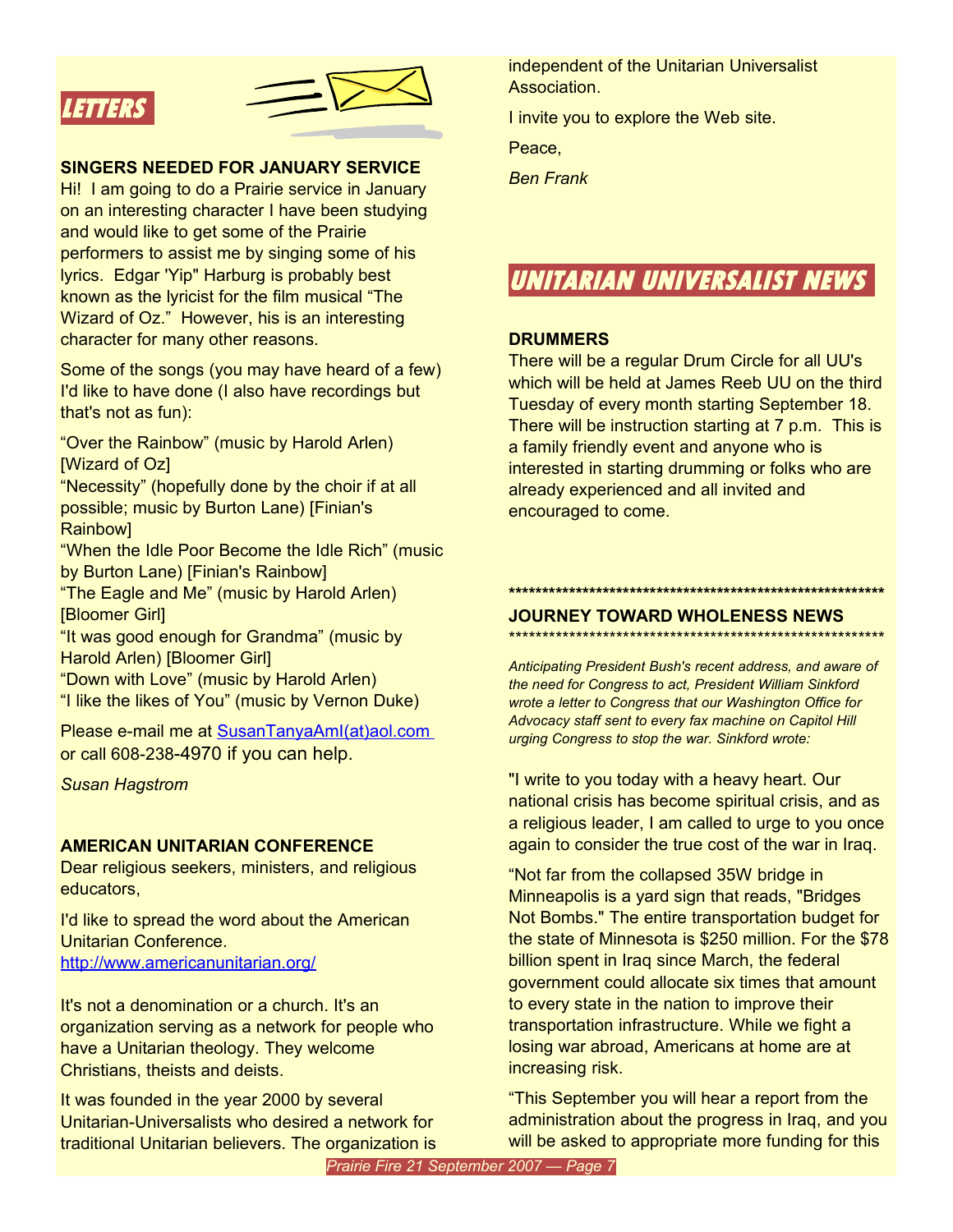continuing tragedy. As you deliberate, please be mindful of the chaos and resentment that grows every day in Iraq, as the death tolls continue to break records. Please consider all the urgent needs in our own country that go unmet. And, in memory of our fallen soldiers, please act now to end this hopeless war.

"I pray that you will find the courage and the will to end this tragedy.

"Not another dollar. Not another life."

\*\*\*\*\*\*\*\*\*\*\*\*\*\*\*\*\*\*\*\*\*\*\*\*\*\*\*\*\*\*\*\*\*\*\*\*\*\*\*\*\*\*\*\*\*\*\*\*\*\*\*\*\*\*\*\*

## **Interfaith Fast Day for Peace and Justice**

The UUA has joined an interfaith coalition of activists performing a group action on October 8th, 2007. We will be putting our bodies and wills on the line in the name of peace. Through this action, we will be creating a deeper and more meaningful way of investigating our own implicit participation in global violence.

In cities all over the United States and Canada, we will see activists of all faiths coming together to reflect on our universal struggle for peace and justice. In Washington DC, religious leaders will join together in prayer and fasting as guidance for our goals.

Religions all over the world, we have stories of prophetic women and men denying their bodies of earthly pleasures in the name of peace and justice. They will inspire our own work for good in this world. At sunset, we will break bread together and celebrate the beauty that is life. We will resolve to recognize the gift of this world and our shared humanity. We will call for a peaceful resolution to the conflicts in the Middle East.

For more information on actions near you, please visit www.interfaithfast.org and stay tuned for more resources on how to safely fast and prepare for the action.

\*\*\*\*\*\*\*\*\*\*\*\*\*\*\*\*\*\*\*\*\*\*\*\*\*\*\*\*\*\*\*\*\*\*\*\*\*\*\*\*\*\*\*\*\*\*\*\*\*\*\*\*\*\*\*\*

## **Justice for the Jena 6**

The UUA has joined a civil rights and interfaith movement for Justice for the Jena 6. The Jena 6 are six African-American high school students who were arrested and charged with murder and conspiracy following escalating racial tensions

that led to a fight with white students after nooses were hung on a tree on the high school campus in Jena, Louisiana. None of the white students were arrested. An all-white jury convicted Mychal Bell, the first of the defendants to be tried, of aggravated battery and conspiracy to commit aggravated battery. He faces up to 16 years in prison. The five other youths are awaiting similar trials on attempted second degree murder and conspiracy charges.

At our General Assembly last June delegates adopted a resolution for truth, repair, and reconciliation for racial justice. The Jena 6 case is an egregious instance of judicial and institutional racism that cries out for truth, repair, and reconciliation. The case has gained international attention and a broad coalition of civil rights and interfaith groups have rallied to their defense. President William Sinkford has sent a letter to Gov. Blanco in Louisiana asking her to intervene (check www.uua.org) and a letter of support to the Northern and Central Louisiana interfaith coalition.

UUs in Louisiana, Texas, and around the country have joined efforts to get out the truth and achieve justice for these six African-American high school students and are asking UUs around the country to lend their support. All Souls Church in Shreveport LA and the Unitarian Church of Baton Rouge (UCBR) have passed congregational resolutions in support of the Jena 6 and for racial justice, reconciliation, and reform of the Louisiana judicial system.

Rev. Lyn Oglesby of All Souls and Rev. Steve Crump of UCBR are active in interfaith coalitions calling for support from the UUA and Rev. Oglesby has written a letter to all UU clergy. Members of All Souls are on the legal defense team and UCBR took up a special collection for the Jena 6 Defense Fund.

Through this effort we can work for racial reconciliation in Jena and nationally. To remain silent is to be complicit. Rev. Dr. Martin Luther King, Jr. said "Injustice anywhere is a threat to justice everywhere."

What you can do:

• Sign the Petition from Color of Change and contribute to the Defense Fund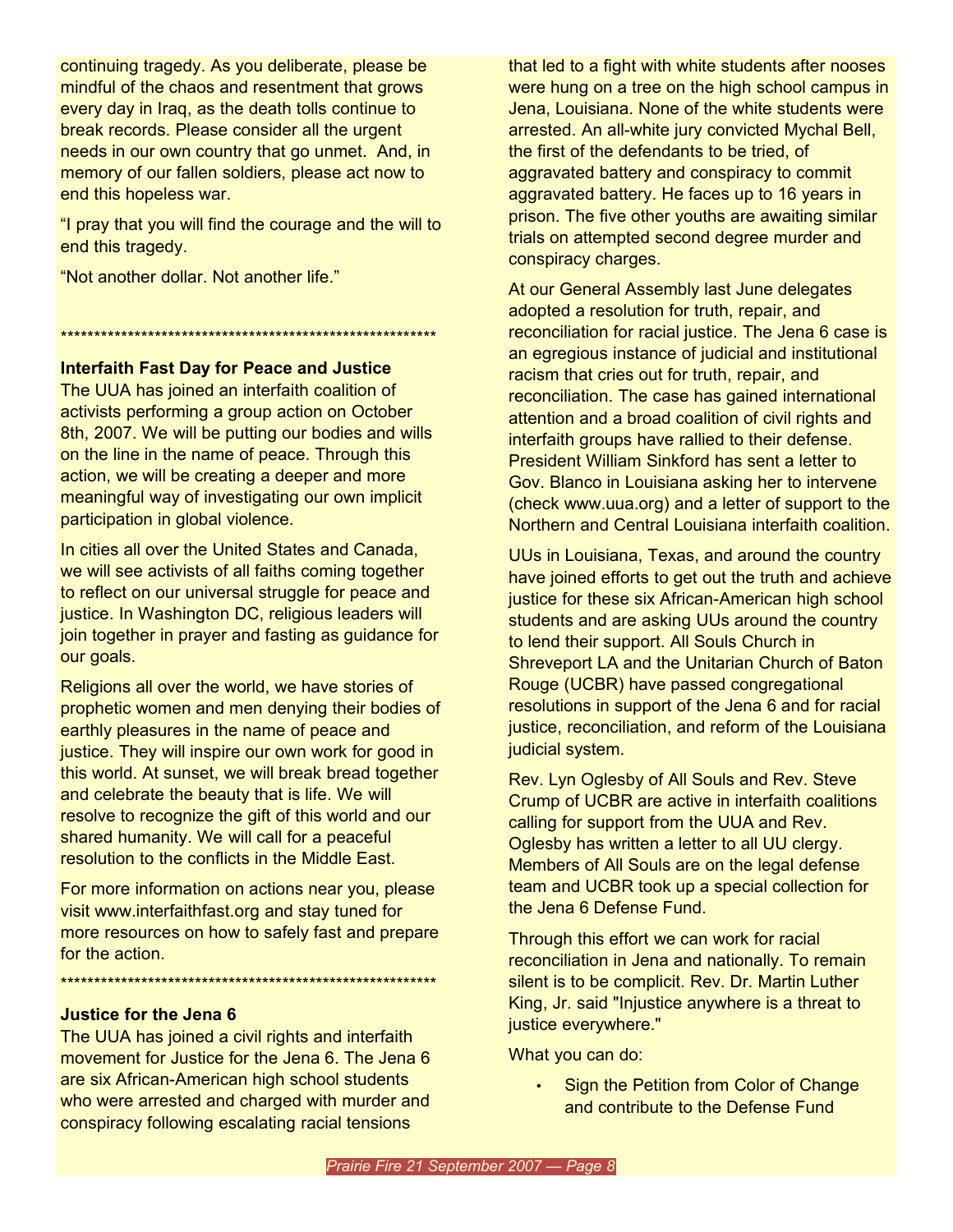- Learn more about the case and hold congregational meetings and involve our youth
- See BBC Video "Race Hate in Louisiana"
- NPR Story "Beating Charges Split La. Town Along Racial Lines" by Wade Goodwyn
- Democracy Now "A Modern Day Lynching"
- Speak out in the media, write Letters to the Editor, and spread the word!

To create "beloved community," this vision for loving and just human relationships, we must show up, tell the truth, dedicate ourselves to dismantling racism in the justice system, and practice reconciliation. Please join us for Justice for the Jena 6.

Update: On Wed., Sept. 12, 2007, Judge J.P. Mauffrey, of the 28th Judicial District Court in Jena threw out the conspiracy conviction of Bell, granting a defense motion that the trial had been improperly held in a adult court. The district attorney reduced attempted murder charges against two of the other co-defendants. The battery conviction against Bell remains and he could still face a prison sentence of up to15 years.

Also on Wed., thousands rallied at Howard University in support of the Jena 6.

And sadly, a noose was found outside the Black Cultural Center at the University of Maryland.

\*\*\*\*\*\*\*\*\*\*\*\*\*\*\*\*\*\*\*\*\*\*\*\*\*\*\*\*\*\*\*\*\*\*\*\*\*\*\*\*\*\*\*\*\*\*\*\*\*\*\*\*\*\*\*

## **Sanctuary Movement Action and Updates**

In the last six months, new interfaith sanctuary movement coalitions have emerged in 24 communities around the nation, inspired and motivated by Elvira Arellano's courage, faith and tenacity, as well as the vision and support of her congregation and pastor.

In August, after 15 days of prayer and fasting, Elvira felt called to leave the sanctuary of her Chicago, IL storefront church and confront California legislators Nancy Pelosi, speaker of the House, and Zoe Lofgren, chair of the subcommittee on immigration. While in Los Angeles, she met with and encouraged the families there in congregational sanctuary. On August 19, Elvira was captured on a city street

and deported.

Homeland Security hoped it could silence Elvira by a quick deportation. Instead its actions have galvanized those who recognize the brokenness and unjustness of the nation's current immigration system. Many who were demoralized by Congress' inaction this summer have renewed their hope and begun pressuring Congress anew.

This Fall there will be many opportunities to honor Elvira Arellano and publicly challenge our nation to address the crisis in immigration that splits apart hard-working families like Elvira and her son. Elvira has called for a National Day of Prayer on September 12. Local sanctuary coalitions are supporting the day of prayer, although public events will vary because of existing preparations for and celebrations of Rosh Hashanah and Ramadan. Some local sanctuary city coalitions will join the protest in Washington, DC. Some will participate in local events. Still others are planning special prayer services and educational forums. A sample written prayer, is available on the website, giving thanks for the leadership of Elvira Arellano and praying for national leadership to fix our broken immigration system.

Conversations are underway to plan additional actions and events in mid-October, tentatively scheduled for October 12. As more details are available, they will be posted on the website.

## **PRAIRIE WEB SITES**

Society Home Page: http://uuprairie.org/ News Group: <http://groups.yahoo.com/group/> prairienews/

Views:

<http://groups.yahoo.com/group/>prairieviews/ Social Action: http://socialaction.madisonwi.us Humanist Union: [http://humanist.madisonwi.us](http://humanist.madisonwi.us/)